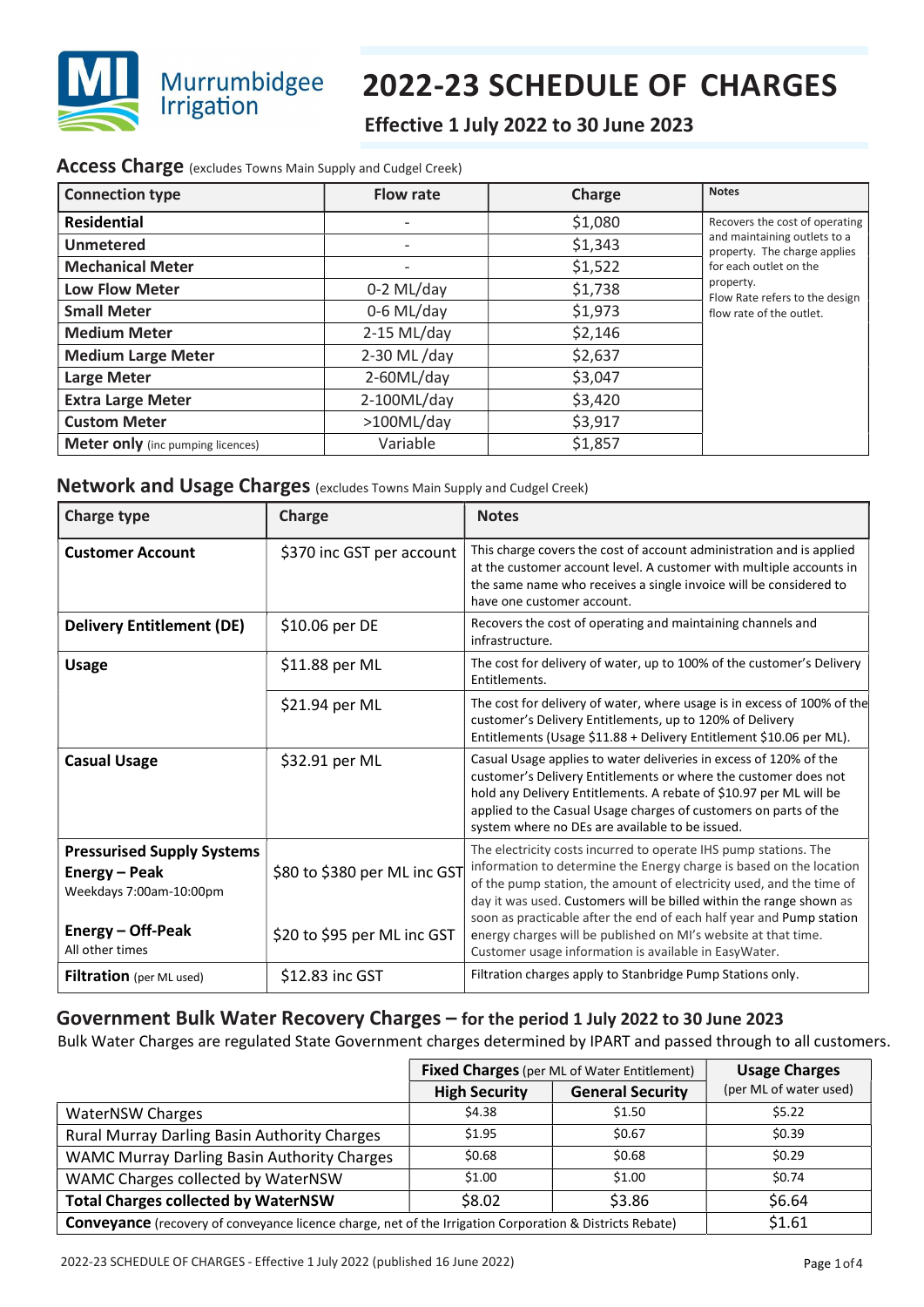# Access, Network and Usage Charges – Towns Main Supply and Cudgel Creek

| Category            | <b>Customer</b> | <b>Delivery</b>    | Usage   | <b>Usage</b> | <b>Casual</b> | <b>Notes</b>                                                           |
|---------------------|-----------------|--------------------|---------|--------------|---------------|------------------------------------------------------------------------|
|                     | <b>Account</b>  | <b>Entitlement</b> | per ML  | 100-120%*    | Usage^        |                                                                        |
|                     | per account     | per DE             |         | per ML       | per ML        |                                                                        |
|                     | inc GST         |                    |         |              |               |                                                                        |
| <b>Towns Main</b>   | \$370           | \$24.60            | \$11.88 |              |               | Towns have Special Purpose Access Licences with                        |
| <b>Supply</b>       |                 |                    |         |              |               | higher access priority than other customers.                           |
| <b>Cudgel Creek</b> | \$370           | \$4.59             | \$11.88 | \$13.86      | \$20.79       | Customers along Cudgel Creek receive only<br>limited offtake services. |

\*The cost for delivery of water, where usage is in excess of 100% of the customer's Delivery Entitlements, up to 120% of Delivery Entitlements ^Casual Usage charge is applied to water deliveries in excess of 120% of the customer's Delivery Entitlements or where the customer does not hold any Delivery Entitlements

# Prudent Discounts

Prudent discounts are applied to some customers that are able to pump directly from the Murrumbidgee River and would not otherwise use our services. Prudent discounts lower the fixed costs for all customers by increasing network utilisation and revenue for the business.

| Usage charges           |                |  |
|-------------------------|----------------|--|
| Usage 18,905 - 28,905ML | \$19.65 per ML |  |
| Usage $\geq$ 28,906ML   | \$18.49 per ML |  |

# Environmental Watering – NSW Environment & Heritage Group only

| <b>Customer Account</b> | <b>Conveyance Contribution</b> | <b>Usage</b>                 | <b>Asset Maintenance</b> |
|-------------------------|--------------------------------|------------------------------|--------------------------|
| per account inc GST     | per DE                         | (water delivery charge only) |                          |
| \$370                   | 0.2 ML per ML delivered        | \$11.88                      | At cost + GST            |

## Other Charges

| <b>Charge type</b>                                                                                                                                                    | Charge                                                                                                                                       |
|-----------------------------------------------------------------------------------------------------------------------------------------------------------------------|----------------------------------------------------------------------------------------------------------------------------------------------|
| Garden Licence - Small (includes up to 2ML water allocation)                                                                                                          | \$1,969 per annum                                                                                                                            |
| Garden Licence - Large (includes up to 4ML water allocation)                                                                                                          | \$2,579 per annum                                                                                                                            |
| Delivery of water for household or domestic use only                                                                                                                  |                                                                                                                                              |
| Tanker Fill - filling of a water tanker direct from water source                                                                                                      | \$60 per load                                                                                                                                |
| <b>Drainage Reuse Licence</b><br>Licences were formerly issued to customers on drains flowing south<br>from the area of operations and outflowing to the Murrumbidgee | \$7.41 per ML (minimum \$230 per water year)                                                                                                 |
| River. No new licences are issued.                                                                                                                                    |                                                                                                                                              |
| Locking and Unlocking of Unmetered Supply for Water \$99 inc GST per application                                                                                      |                                                                                                                                              |
| <b>Allocation transfer</b>                                                                                                                                            |                                                                                                                                              |
| <b>Water Usage Outlet Investigation</b>                                                                                                                               | \$297 inc GST per investigation                                                                                                              |
| <b>Waste Water Discharge</b>                                                                                                                                          | Waste Water is defined in MI's Drainage Use Rules                                                                                            |
| Application                                                                                                                                                           | \$990 inc GST per application                                                                                                                |
| Renewal                                                                                                                                                               | \$792 inc GST per annum                                                                                                                      |
| Incident investigation                                                                                                                                                | \$396 inc GST per incident                                                                                                                   |
| Incident investigation - Labour (per hour)                                                                                                                            | At cost + GST                                                                                                                                |
| Incident investigation - Laboratory                                                                                                                                   | At cost + GST, capped at \$12,500 inc GST                                                                                                    |
| <b>Connection</b>                                                                                                                                                     | Physical connection/disconnection of the customer to/from the                                                                                |
| <b>Disconnection</b>                                                                                                                                                  | Murrumbidgee Irrigation network. The costs will be determined at the                                                                         |
|                                                                                                                                                                       | time of connection or disconnection on a case by case basis depending<br>on location and engineering requirements. Customers will be advised |
|                                                                                                                                                                       | of the costs prior to the commencement of Works.                                                                                             |
| Capital contribution to infrastructure                                                                                                                                | A capital contribution made by a customer participating in an                                                                                |
|                                                                                                                                                                       | expansion project, in exchange for receiving additional flow rate share.                                                                     |
|                                                                                                                                                                       | The additional flow rate share will be in proportion to the capital                                                                          |
|                                                                                                                                                                       | contribution. The cost for each ML of additional flow rate share will be<br>published prior to invoicing.                                    |
| Interest - Charged on accounts from the date which the                                                                                                                | Interest on overdue accounts is charged at the post judgment interest                                                                        |
| debt becomes due                                                                                                                                                      | rate set by the NSW Supreme Court. For debts under agreed payment                                                                            |
|                                                                                                                                                                       | arrangements, interest is charged at the pre judgment interest rate set                                                                      |
|                                                                                                                                                                       | by the NSW Supreme Court.                                                                                                                    |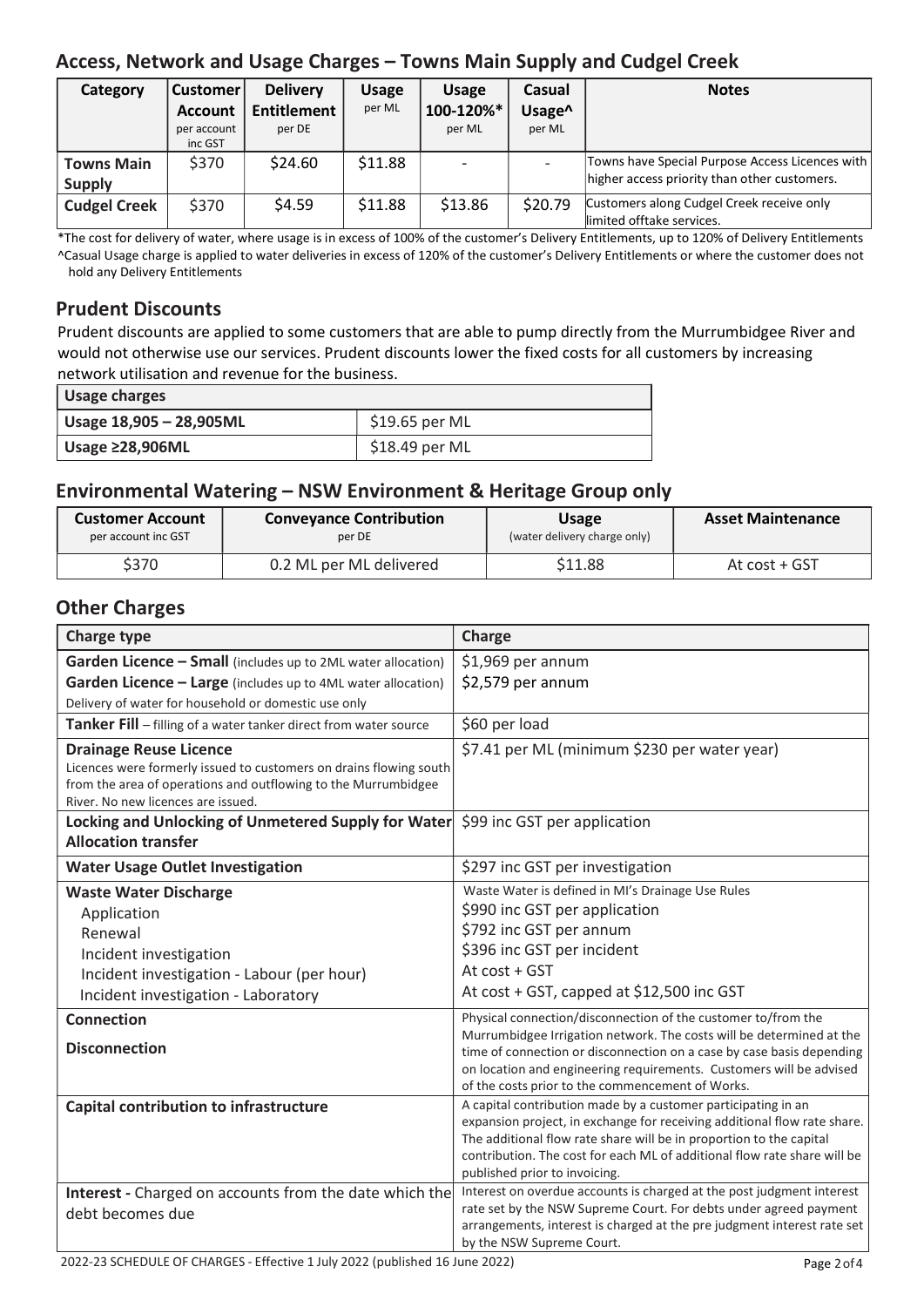## GENERAL INFORMATION

#### This Schedule of Charges should be read in conjunction with our Schedule of Fees, our Water Entitlements and Water Delivery Contracts and the Charges Rules - all of which are available on our website

The Schedule of Charges is valid for the period 1 July 2022 to 30 June 2023. This is the date from which each individual charge applies unless otherwise specified. ww.mirrigation.com

#### How are the charges determined?

Murrumbidgee Irrigation's cost base is largely fixed and relates to the size and number of infrastructure assets we own and maintain. We run our 3,500km of supply and drainage infrastructure as an integrated network which means that customer charges do not vary based on location. Our access and network charges are essentially based on the size and number of assets and customer connections.

Capital contributions charges for expansion projects are determined by taking into account the market value of delivery entitlements on that system, as well as calculating the total capital cost of the project, less the portion underwritten by Murrumbidgee Irrigation and apportioning it per ML of flow rate share available. The capital costs underwritten by Murrumbidgee Irrigation are calculated using board approved parameters to ensure a benefit to all customers.

Our Board reviews our pricing structure annually and periodically undertakes an independent economic analysis of cost drivers and network costs. Customer participation is invited throughout this process. Feedback on our network services is welcome at any time by contacting us. This feedback helps us to identify areas for network development, reconfiguration or retirement and to prioritise our asset management program.

#### Government bulk water recovery charges

The Government bulk water recovery charges relate to the Murrumbidgee Regulated River and the Water Sharing Plan for the Murrumbidgee Regulated River Water Source 2016. Murrumbidgee Irrigation may recover these charges under the Water Entitlements Contract and the Water Delivery Contract. MI recovers the cost of the NSW Government's contribution to the Murray-Darling Basin Authority for costs related to the Murray-Darling Basin Agreement. MI also recovers the costs of on-river (bulk) water services provided by WaterNSW. The Conveyance charge is a charge to recover the water conveyance licence charge levied by WaterNSW on Murrumbidgee Irrigation, net of the Irrigation Corporation & Districts Rebate.

#### When are my charges due?

- Access, Customer Account, Delivery Entitlement, Government Bulk Water Recovery Charges and Unmetered Usage charges are billed annually in arrears in May.
- Usage charges are billed annually in arrears in July.
- Energy charges are billed quarterly in arrears once MI has received the relevant information from the energy supplier.
- Garden Licences are billed annually in advance in July.
- Capital contribution charges require a deposit upon executing an agreement and the balance payable within 28 days after issue of a final invoice at completion of the works.
- Other charges are billed at the time of provision of the service.
- Interest on overdue accounts is charged from the date the debt becomes due. Interest accrues daily and is charged monthly.

Customers experiencing difficulty paying a bill by the due date should contact us on 02 6962 0200. Payment arrangement options are available.